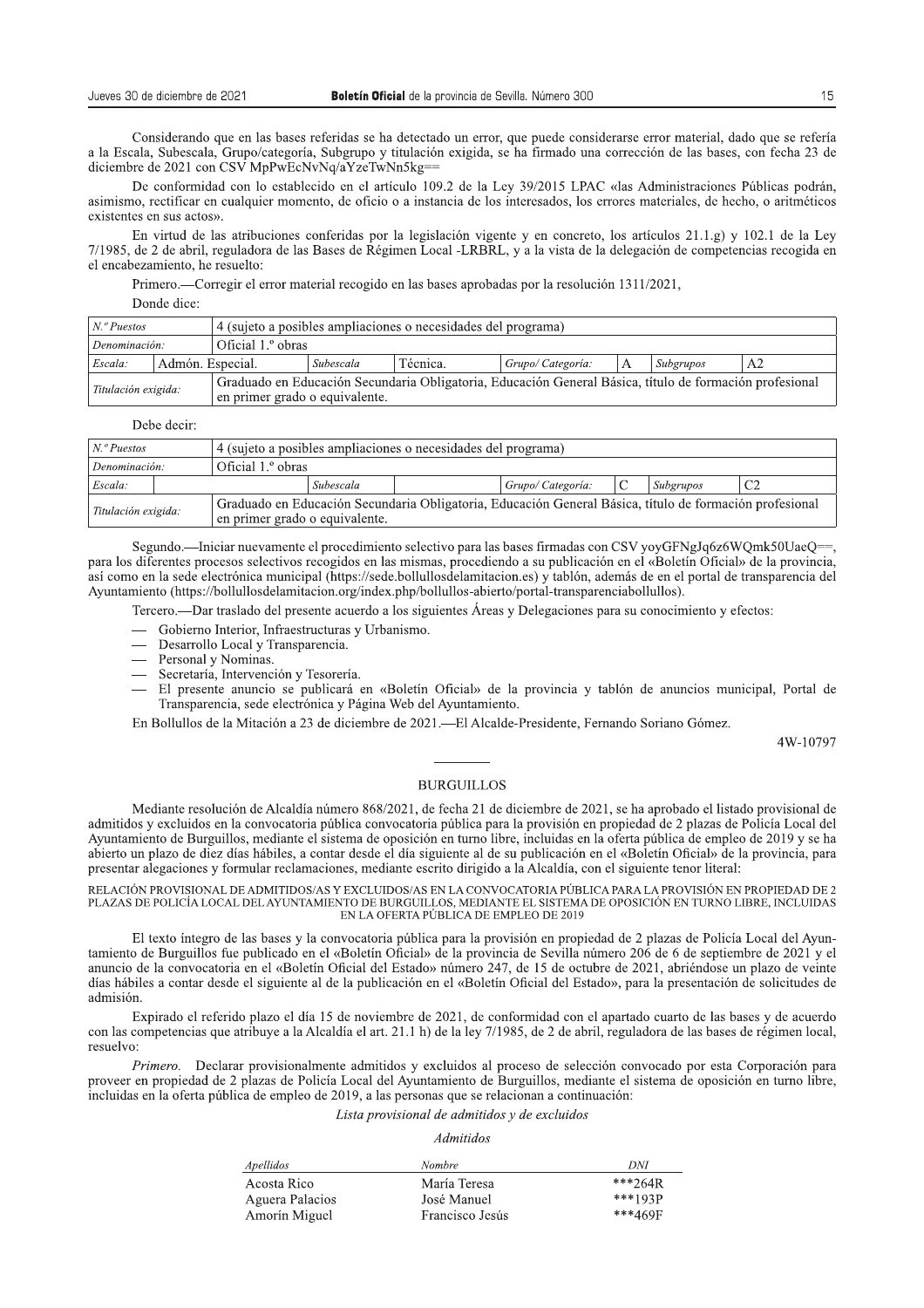| Apellidos                          | Nombre                          | DNI                    |
|------------------------------------|---------------------------------|------------------------|
| Apresa Doblado                     | Jesús                           | ***331K                |
| Baena Pulido                       | Hugo                            | ***943K                |
| Barba Herrera                      | Victoria                        | $***122T$              |
| Barea Prieto                       | Rafael                          | ***825F                |
| Barrera Vega                       | José Manuel                     | ***008A                |
| Calado González<br>Calderón García | Eladio                          | *** 524K<br>***517G    |
| Campanario Lobo                    | Francisco María<br>Jesús José   | $***627J$              |
| Campos Crespo                      | Sergio                          | ***058Z                |
| Capitán Dorado                     | Miguel Angel                    | ***415Z                |
| Castaño Acosta                     | Pedro                           | ***453H                |
| Chavero Díaz                       | Francisco Javier                | ***965Y                |
| Córdoba Solís                      | Gregorio                        | $***510R$              |
| Cueto González                     | Enrique                         | ***462K                |
| Díaz Márquez                       | Estela María                    | ***804M                |
| Díaz Márquez                       | Joaquín                         | $***614A$              |
| Díaz Nieto                         | Manuel                          | ***587P<br>*** 061 $X$ |
| Díaz Paredes<br>Domínguez Baena    | Ana María<br>Juan Manuel        | $***470J$              |
| Domínguez Gil                      | Carlos Javier                   | ***440T                |
| Domínguez Mejías                   | Lucia de los                    | ***433L                |
| Domínguez Sánchez                  | Pablo                           | ***279L                |
| Fernández Arias                    | José Manuel                     | ***837F                |
| Galván Ramírez                     | Carlos Alberto                  | ***094D                |
| García Calvo                       | Rafael                          | ***144T                |
| García Gutiérrez                   | Cristóbal                       | ***804T                |
| Garrido Rodríguez                  | Jorge Luis                      | ***698K                |
| Gercken Conesa                     | Yvonne                          | ***942Z                |
| Gómez Barceló<br>González Lomas    | Joaquín<br>Benito               | ***367M<br>***775N     |
| González Oliva                     | Jonathan Manuel                 | ***983A                |
| Japón Vázquez                      | Israel                          | ***460Y                |
| Jiménez Hidalgo                    | Joaquín                         | ***680T                |
| Jordán González                    | Laura                           | ***889Q                |
| Jurado Armario                     | Manuel                          | ***791B                |
| Ligero Varela                      | Antonio                         | ***487R                |
| Limones Gutiérrez                  | Elena                           | ***169F                |
| López Domínguez                    | Francisco José                  | ***174Y                |
| López García                       | Fernando                        | $***174L$              |
| Lozano Ruiz<br>Luna Vázquez        | Laura<br>Óscar                  | $***420L$<br>$***662C$ |
| Macho Sánchez                      | Miguel Ángel                    | ***267K                |
| Madueño Zayas                      | Adrián                          | ***887Q                |
| Maqueda Paez                       | Manuel Jesús                    | ***344G                |
| Márquez Villodres                  | José Antonio                    | ***696Q                |
| Martín Domínguez                   | Adrián                          | ***239R                |
| Martín Fernández                   | Manuel Jesús                    | ***414Y                |
| Martínez Gómez                     | Alejandro                       | $***056S$              |
| Martínez Martínez                  | David                           | ***968Z                |
| Martínez Maya<br>Martínez Moreno   | Silvia                          | ***290S<br>***344E     |
| Martínez Núñez                     | Verónica<br>Óscar               | ***128S                |
| Mejías Rivero                      | Manuel                          | ***457J                |
| Mendoza Blanco                     | Juan Antonio                    | *** 520F               |
| Miguez Rojo                        | Manuel                          | ***840A                |
| Molín Martín                       | Elena                           | ***926A                |
| Montero Vargas                     | José María                      | ***273S                |
| Moral Rodríguez                    | Félix                           | $***126M$              |
| Moreno García                      | José Manuel                     | ***935V                |
| Moreno Muñoz                       | Julio                           | ***301P                |
| Moreno Noguera<br>Moruno Cáceres   | José Manuel<br>Francisco Javier | ***455R<br>***804W     |
| Nieves Martín                      | Alejandro                       | ***506H                |
| Ocaña Buendía                      | Francisco José                  | ***065H                |
| Ortiz Izquierdo                    | Juan Antonio                    | ***895X                |
| Osuna Ferrer                       | Beatriz                         | ***159J                |
| Osuna Gómez                        | Manuel                          | ***295T                |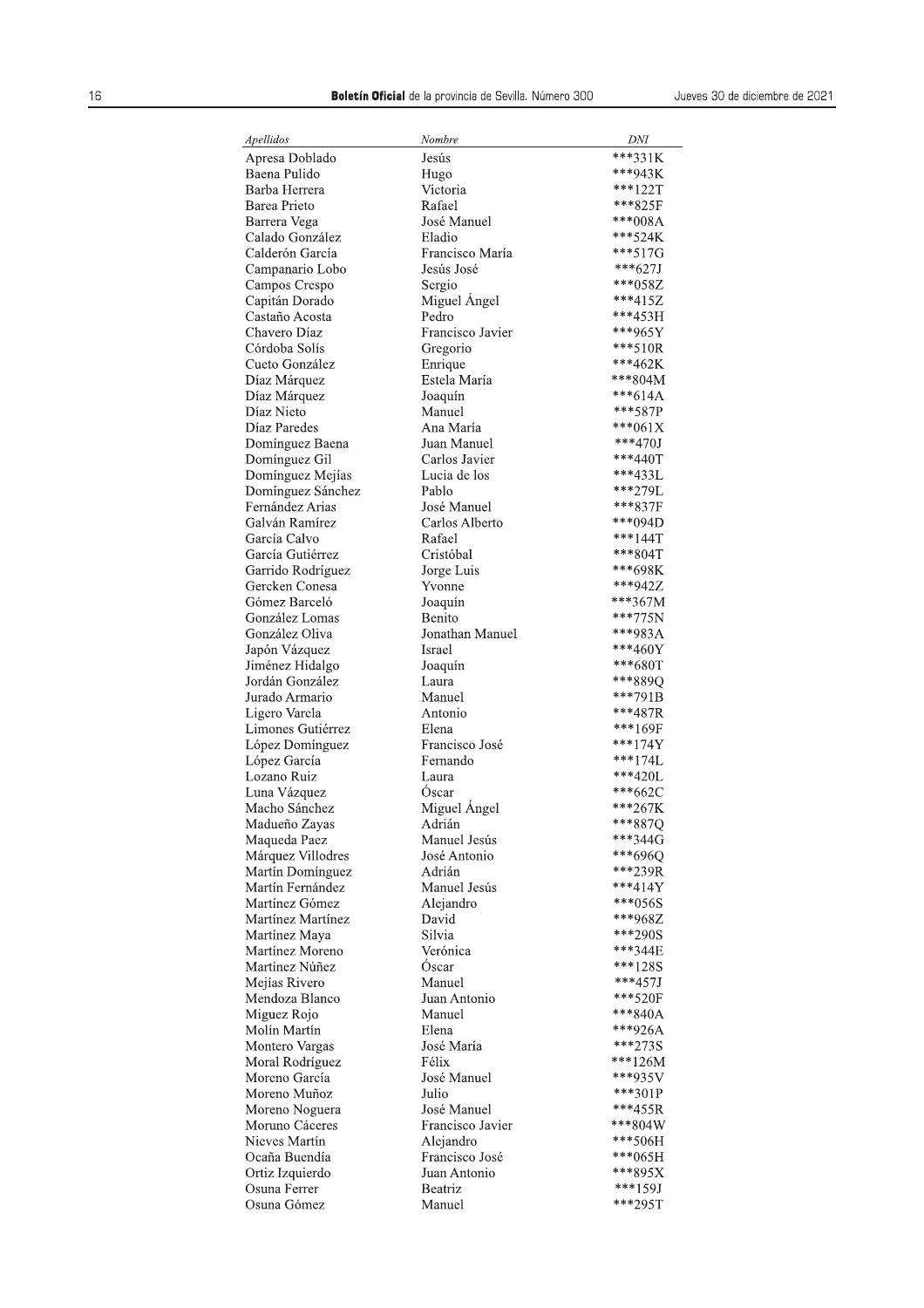| <b>DNI</b> | Nombre           | Apellidos            |  |
|------------|------------------|----------------------|--|
| ***343K    | José Antonio     | Palma Campos         |  |
| ***6920    | Carlos           | Pantoja Morales      |  |
| $***817X$  | Víctor Manuel    | Peral Acevedo        |  |
| ***671X    | Iván             | Perea García         |  |
| ***542B    | Christian        | Perera Maestre       |  |
| $***470W$  | Alejandro        | Pérez Baeza          |  |
| ***142P    | María Cristina   | Pérez Gálvez         |  |
| $***160V$  | Samuel           | Pérez Gijón          |  |
| ***279D    | Álvaro           | Pérez Pavón          |  |
| ***339D    | Angel            | Plazuelo Segura      |  |
| ***2800    | José Enrique     | Prieto Cruz          |  |
| ***800P    | José Antonio     | Ramírez Gómez        |  |
| $***537V$  | Natalia          | Reyes Álvarez        |  |
| ***593K    | Borja            | Rodríguez Borges     |  |
| ***985K    | Angela           | Rodríguez Cabrera    |  |
| ***584V    | David            | Rodríguez Pérez      |  |
| $***051K$  | José Antonio     | Rojas Villar         |  |
| $***035D$  | Eugenio          | Romero Caballero     |  |
| $***465B$  | Miguel Angel     | Romero Gutiérrez     |  |
| $***220Y$  | José             | Ruiz García          |  |
| $***257C$  | Almudena         | Saborido Quiñones    |  |
| ***632W    | David            | Sáez Cabezas         |  |
| ***919B    | Laura            | Salas Álvarez        |  |
| $***130B$  | Francisco        | Sánchez Saravia      |  |
| $***164N$  | Antonio          | Sánchez Gil          |  |
| ***179B    | Moisés           | Sánchez Fernández    |  |
| ***2330    | David            | Serrano Rodríguez    |  |
| ***487J    | Kevin            | Sierra Tinajero      |  |
| $***502E$  | Francisco Javier | Solís Bernal         |  |
| ***933B    | Tamara del Rocío | Sousa Zamora         |  |
| $***561W$  | Sergio           | Travesedo Dobarganes |  |
| ***309B    | José Carlos      | Vázquez Vargas       |  |

| Francisco Javier<br>Sergio<br>José Carlos                                                                                                                                                                                                                                                                                                                                                                                                                                                                                                                                                                                                                  |                                                                                                                                                                                                                                                                                                                                                                                                                 | *** 502E<br>***933B<br>***561W<br>***309B                                                                                                                |  |
|------------------------------------------------------------------------------------------------------------------------------------------------------------------------------------------------------------------------------------------------------------------------------------------------------------------------------------------------------------------------------------------------------------------------------------------------------------------------------------------------------------------------------------------------------------------------------------------------------------------------------------------------------------|-----------------------------------------------------------------------------------------------------------------------------------------------------------------------------------------------------------------------------------------------------------------------------------------------------------------------------------------------------------------------------------------------------------------|----------------------------------------------------------------------------------------------------------------------------------------------------------|--|
| Excluidos                                                                                                                                                                                                                                                                                                                                                                                                                                                                                                                                                                                                                                                  |                                                                                                                                                                                                                                                                                                                                                                                                                 |                                                                                                                                                          |  |
|                                                                                                                                                                                                                                                                                                                                                                                                                                                                                                                                                                                                                                                            | DNI                                                                                                                                                                                                                                                                                                                                                                                                             | Motivo Exclusión                                                                                                                                         |  |
|                                                                                                                                                                                                                                                                                                                                                                                                                                                                                                                                                                                                                                                            |                                                                                                                                                                                                                                                                                                                                                                                                                 | B                                                                                                                                                        |  |
|                                                                                                                                                                                                                                                                                                                                                                                                                                                                                                                                                                                                                                                            | ***461M                                                                                                                                                                                                                                                                                                                                                                                                         | B                                                                                                                                                        |  |
|                                                                                                                                                                                                                                                                                                                                                                                                                                                                                                                                                                                                                                                            | ***998Z                                                                                                                                                                                                                                                                                                                                                                                                         | B                                                                                                                                                        |  |
|                                                                                                                                                                                                                                                                                                                                                                                                                                                                                                                                                                                                                                                            | ***368H                                                                                                                                                                                                                                                                                                                                                                                                         | $B-D$                                                                                                                                                    |  |
|                                                                                                                                                                                                                                                                                                                                                                                                                                                                                                                                                                                                                                                            | ***692B                                                                                                                                                                                                                                                                                                                                                                                                         | $\mathcal{C}$                                                                                                                                            |  |
|                                                                                                                                                                                                                                                                                                                                                                                                                                                                                                                                                                                                                                                            | ***548M                                                                                                                                                                                                                                                                                                                                                                                                         | B                                                                                                                                                        |  |
|                                                                                                                                                                                                                                                                                                                                                                                                                                                                                                                                                                                                                                                            | ***385B                                                                                                                                                                                                                                                                                                                                                                                                         | B                                                                                                                                                        |  |
|                                                                                                                                                                                                                                                                                                                                                                                                                                                                                                                                                                                                                                                            | $***169T$                                                                                                                                                                                                                                                                                                                                                                                                       | $B-D$                                                                                                                                                    |  |
|                                                                                                                                                                                                                                                                                                                                                                                                                                                                                                                                                                                                                                                            | ***432R                                                                                                                                                                                                                                                                                                                                                                                                         | $\mathbf B$                                                                                                                                              |  |
|                                                                                                                                                                                                                                                                                                                                                                                                                                                                                                                                                                                                                                                            |                                                                                                                                                                                                                                                                                                                                                                                                                 | $\bf{B}$                                                                                                                                                 |  |
|                                                                                                                                                                                                                                                                                                                                                                                                                                                                                                                                                                                                                                                            |                                                                                                                                                                                                                                                                                                                                                                                                                 | $\mathcal{C}$                                                                                                                                            |  |
|                                                                                                                                                                                                                                                                                                                                                                                                                                                                                                                                                                                                                                                            | ***407L                                                                                                                                                                                                                                                                                                                                                                                                         | $\bf{B}$                                                                                                                                                 |  |
|                                                                                                                                                                                                                                                                                                                                                                                                                                                                                                                                                                                                                                                            |                                                                                                                                                                                                                                                                                                                                                                                                                 | $\bf{B}$                                                                                                                                                 |  |
|                                                                                                                                                                                                                                                                                                                                                                                                                                                                                                                                                                                                                                                            |                                                                                                                                                                                                                                                                                                                                                                                                                 | B                                                                                                                                                        |  |
|                                                                                                                                                                                                                                                                                                                                                                                                                                                                                                                                                                                                                                                            |                                                                                                                                                                                                                                                                                                                                                                                                                 | B                                                                                                                                                        |  |
|                                                                                                                                                                                                                                                                                                                                                                                                                                                                                                                                                                                                                                                            |                                                                                                                                                                                                                                                                                                                                                                                                                 | B                                                                                                                                                        |  |
|                                                                                                                                                                                                                                                                                                                                                                                                                                                                                                                                                                                                                                                            | ***865X                                                                                                                                                                                                                                                                                                                                                                                                         | B                                                                                                                                                        |  |
|                                                                                                                                                                                                                                                                                                                                                                                                                                                                                                                                                                                                                                                            | ***807Z                                                                                                                                                                                                                                                                                                                                                                                                         | $\bf{B}$                                                                                                                                                 |  |
|                                                                                                                                                                                                                                                                                                                                                                                                                                                                                                                                                                                                                                                            | ***572V                                                                                                                                                                                                                                                                                                                                                                                                         | $\mathcal{C}$                                                                                                                                            |  |
|                                                                                                                                                                                                                                                                                                                                                                                                                                                                                                                                                                                                                                                            | ***955Z                                                                                                                                                                                                                                                                                                                                                                                                         | B                                                                                                                                                        |  |
|                                                                                                                                                                                                                                                                                                                                                                                                                                                                                                                                                                                                                                                            |                                                                                                                                                                                                                                                                                                                                                                                                                 | B                                                                                                                                                        |  |
|                                                                                                                                                                                                                                                                                                                                                                                                                                                                                                                                                                                                                                                            | $***617D$                                                                                                                                                                                                                                                                                                                                                                                                       | B                                                                                                                                                        |  |
|                                                                                                                                                                                                                                                                                                                                                                                                                                                                                                                                                                                                                                                            |                                                                                                                                                                                                                                                                                                                                                                                                                 | $\bf{B}$                                                                                                                                                 |  |
|                                                                                                                                                                                                                                                                                                                                                                                                                                                                                                                                                                                                                                                            |                                                                                                                                                                                                                                                                                                                                                                                                                 | $\bf{B}$                                                                                                                                                 |  |
|                                                                                                                                                                                                                                                                                                                                                                                                                                                                                                                                                                                                                                                            | $***004R$                                                                                                                                                                                                                                                                                                                                                                                                       | B                                                                                                                                                        |  |
|                                                                                                                                                                                                                                                                                                                                                                                                                                                                                                                                                                                                                                                            |                                                                                                                                                                                                                                                                                                                                                                                                                 | B                                                                                                                                                        |  |
|                                                                                                                                                                                                                                                                                                                                                                                                                                                                                                                                                                                                                                                            | $***005A$                                                                                                                                                                                                                                                                                                                                                                                                       | B                                                                                                                                                        |  |
|                                                                                                                                                                                                                                                                                                                                                                                                                                                                                                                                                                                                                                                            |                                                                                                                                                                                                                                                                                                                                                                                                                 | B                                                                                                                                                        |  |
|                                                                                                                                                                                                                                                                                                                                                                                                                                                                                                                                                                                                                                                            | ***886S                                                                                                                                                                                                                                                                                                                                                                                                         | B                                                                                                                                                        |  |
|                                                                                                                                                                                                                                                                                                                                                                                                                                                                                                                                                                                                                                                            | $***041C$                                                                                                                                                                                                                                                                                                                                                                                                       | B                                                                                                                                                        |  |
|                                                                                                                                                                                                                                                                                                                                                                                                                                                                                                                                                                                                                                                            | $***312Y$                                                                                                                                                                                                                                                                                                                                                                                                       | $\overline{B}$                                                                                                                                           |  |
| Solís Bernal<br>Sousa Zamora<br>Travesedo Dobarganes<br>Vázquez Vargas<br>Apellidos<br>Bernabé Pérez<br>Bernabeu Hidalgo<br>Bueno Neira<br>Castillo Duarte<br>Cesar Moreno<br>Cortes Franco<br>Coto Cid<br>Cumplido Franco<br>De la Cruz Guijarro<br>Delgado Huerta<br>Díaz Maña<br>Fuentes López<br>García González<br>Gastón Carmona<br>González Villaverde<br>Guerrero Fernández<br>Hernández De Marcos<br>Herrera Herrera<br>Herrera Sánchez<br>Hidalgo Márquez<br>Leal Palanco<br>López Hervas<br>Lora Segura<br>Márquez Suárez<br>Martos Ale<br>Montoya Rincón<br>Mora Rodríguez<br>Muñoz Figueroa<br>Ortega Toro<br>Pallares Cantero<br>Pernía Debe | Nombre<br>Miguel Angel<br>Nuria<br>María Soledad<br>Francisco José<br>Álvaro<br>Carlos José<br>María Jessica<br>Pablo<br>Miguel Angel<br>Antonio<br>Antonio José<br>Adrián<br>Ana Isabel<br>Jesús<br>Jesús<br>Sonia<br>Angel<br>Roberto<br>Jorge<br>Carlos Alberto<br>José Manuel<br>Isidro<br>Miguel Angel<br>Rafael<br>Auxiliadora<br>Enrique<br>Ángela<br>David<br>Manuel Antonio<br>José Miguel<br>Verónica | Tamara del Rocío<br>$***716A$<br>***558H<br>$***125N$<br>***364F<br>***652Z<br>***213G<br>***240B<br>***191Q<br>***452Q<br>***467H<br>***883L<br>***043T |  |